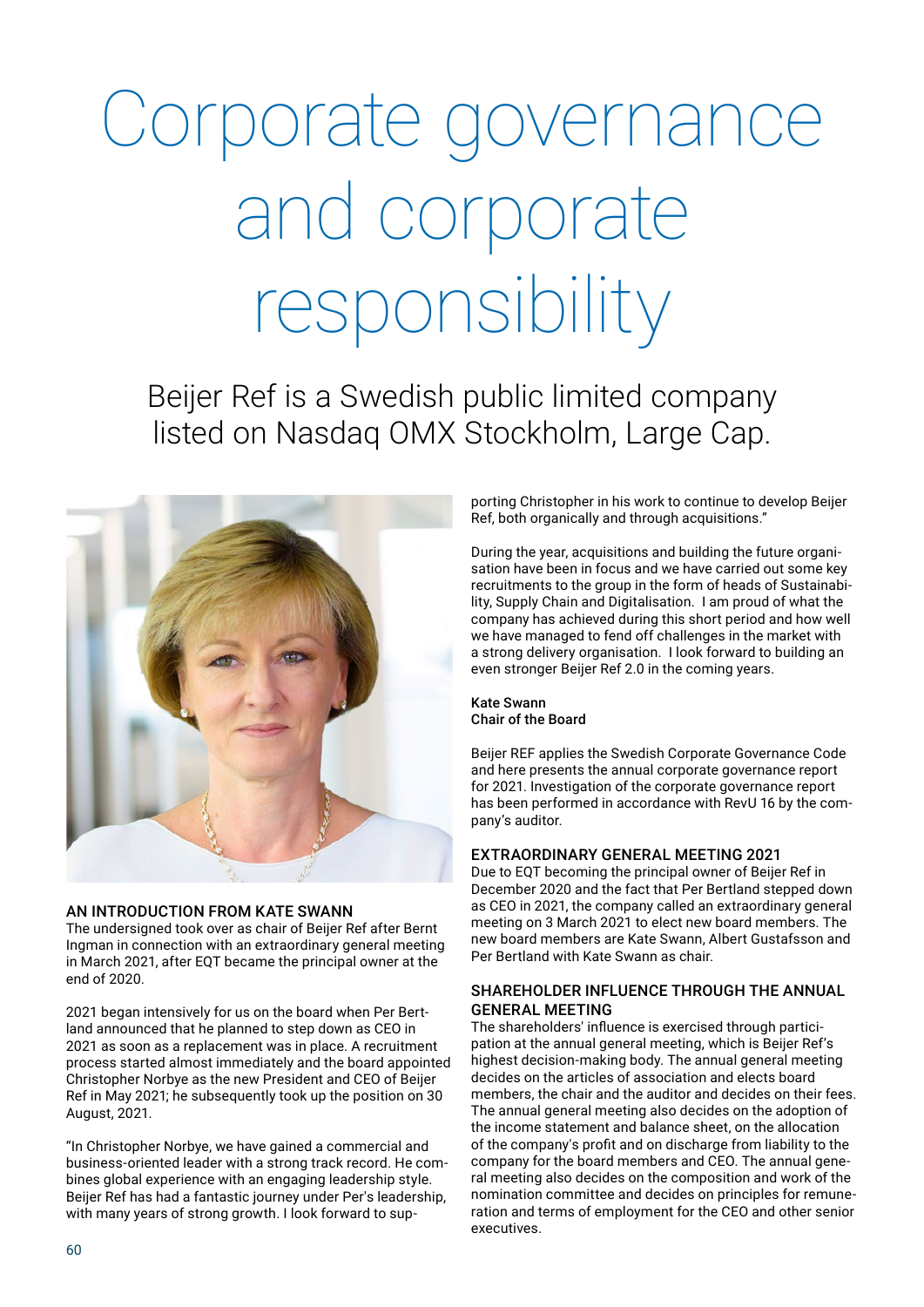

### ANNUAL GENERAL MEETING 2021

The annual general meeting 2021 was held on 15 April 2021 in Malmö. The company took special measures because of Covid-19. Postal voting and proxy voting were recommended to limit the number of people physically present at the meeting.

No refreshments were served in connection with the meeting and the CEO's speech to the meeting was recorded as a video and made available on the company's website after the meeting.

203 (178) shareholders attended, in person or by proxy. These represented approximately 74 (82) per cent of the total votes. Four shareholders, EQT, Peter Jessen Jürgenen, Joen Magnusson and Per Bertland, together represented approximately 61 (64) per cent of the votes represented at the meeting. Kate Swann was elected to chair the meeting. All board members elected by the meeting were available.

The full minutes of the meeting may be found on Beijer Ref's website. Among other things, the AGM decided on:

- *• Dividend in accordance with the proposal of the board and the CEO of SEK 3.00 (SEK 1.00 after completion of split) per share for the financial year 2020, corresponding to SEK 379,610 thousand.*
- *• Re-election of board members: Kate Swann, Albert Gustafsson, Joen Magnusson, Per Bertland and Frida Norrbom Sams. Kate Swann was re-elected as chair of the board*
- *• Election of new board members Kerstin Lindvall and William Striebe as Peter Jessen Jürgensen had declined re-election.*
- *• Determination of remuneration to the board and auditor.*
- *• Principles for remuneration and other terms of employment for the CEO and other senior executives.*
- *• It was decided to carry out a 3:1 split*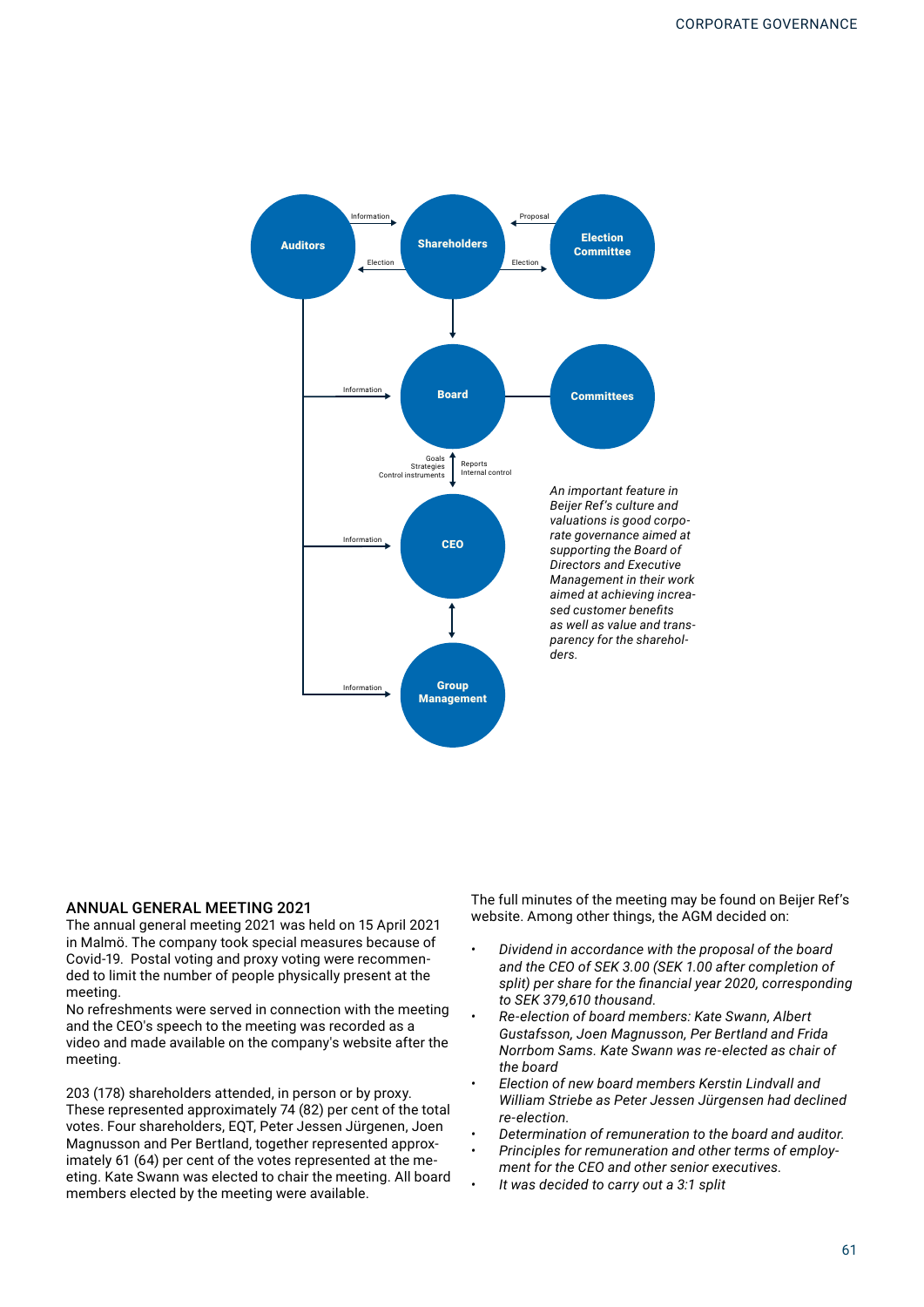- *• A long-term incentive programme LTIP 2021-2024 was decided on*
- *• Decision on amendments to the company's articles of association in order to be able to carry out the split and postal voting*
- *• New election of Deloitte AB as the company's auditor in 2021 with Richard Peters as chief auditor.*

Beijer Ref's next annual general meeting will be held on 7 April 2022 in Malmö. For further information on the next AGM, see page 120 of this annual report.

EQT Group, Joen Magnusson (family and company) and Per Bertland (family and company) each hold more than 10% of the votes in the company. For further information about the share and shareholding, see pages 54-55 and the company's website.

# NOMINATION COMMITTEE

The nomination committee represents the company's shareholders and nominates board members and auditors and proposes their fees.

# NOMINATION COMMITTEE BEFORE AGM 2022

The nomination committee was appointed in October 2021 and shall, according to the AGM, consist of five members. The members of the nomination committee were appointed from among the company's four largest shareholders in terms of votes and are: Juho Frilander (EQT Partners), Joen Magnusson (own and related parties' holdings), Tommi Saukkoriipi (SEB Investment Management), Patricia Hedelius (AMF Försäkring och Fonder) and Kate Swann (Chair of Beijer Ref's Board). The 2022 nomination committee has held 4 (4) meetings. The nomination committee has performed its work by evaluating the board's work, composition and competence.

A report on the work of the nomination committee was submitted in the nomination committee's explanatory statement, which was published before the annual general meeting 2021. Further information about the nomination committee and its work can be found on the group's website: www. beijerref.com

# PROPOSALS TO THE AGM 2022

The nomination committee has prepared the following proposals to be presented to the AGM 2022 for decision: The nomination committee has decided to propose to the AGM:

*• re-election of the board members: Kate Swann, Albert Gustafsson, Joen Magnusson, Per Bertland, Frida Norrbom Sams, William Striebe and Kerstin Lindvall*

*• re-election of Kate Swann as chair of the board and • re-election of Deloitte AB as the company's auditor in 2022.*

# THE BOARD

The board has overall responsibility for the organisation and management of Beijer Ref. According to the articles of association, the board of directors shall consist of a minimum of 4 and a maximum of 8 members, with or without deputies. The board members are elected annually at the AGM for the period until the end of the next AGM.

## THE COMPOSITION OF THE BOARD IN 2021

In 2021, the board of Beijer Ref consisted of seven members elected by the AGM. The CEO, CFO and General Counsel participate in all board meetings and other executives in the group participate as rapporteur on specific issues as necessary. For further information about the board members, see pages 68–69 and Note 6, page 92.

# RESPONSIBILITIES OF THE CHAIR

The chair is responsible for ensuring that the work of the board is well organised and effective and that the board fulfils its duties. The chair monitors the business in dialogue with the CEO. She is responsible for ensuring that the other members of the board receive the information and documentation necessary for a high quality of discussion and decisions, as well as verifying that the board's decisions are implemented.

## THE BOARD'S INDEPENDENCE

The board's assessment, which is shared by the nomination committee, regarding the members' positions of dependence in relation to Beijer Ref and the shareholders appears on pages 68–69. As is shown, Beijer Ref complies with the Swedish Corporate Governance Code requirement that the majority of the AGM-elected members are independent in relation to Beijer Ref and the executive management, and that at least two of these are also independent in relation to Beijer Ref's major shareholders.

# THE WORK OF THE BOARD IN 2021

In 2021, Beijer Ref's board held 8 (7) ordinary meetings. At each ordinary board meeting, the company's financial position and investment activities were discussed. Work in 2021 has been largely focused on issues involving strategy and continued expansion, as well as increased profitability. The company's auditors attended the board meetings that dealt with the annual accounts and in connection with reporting of the ongoing investigation before the Audit Committee.

Between the board meetings, a large number of contacts have taken place between the company, its chair and other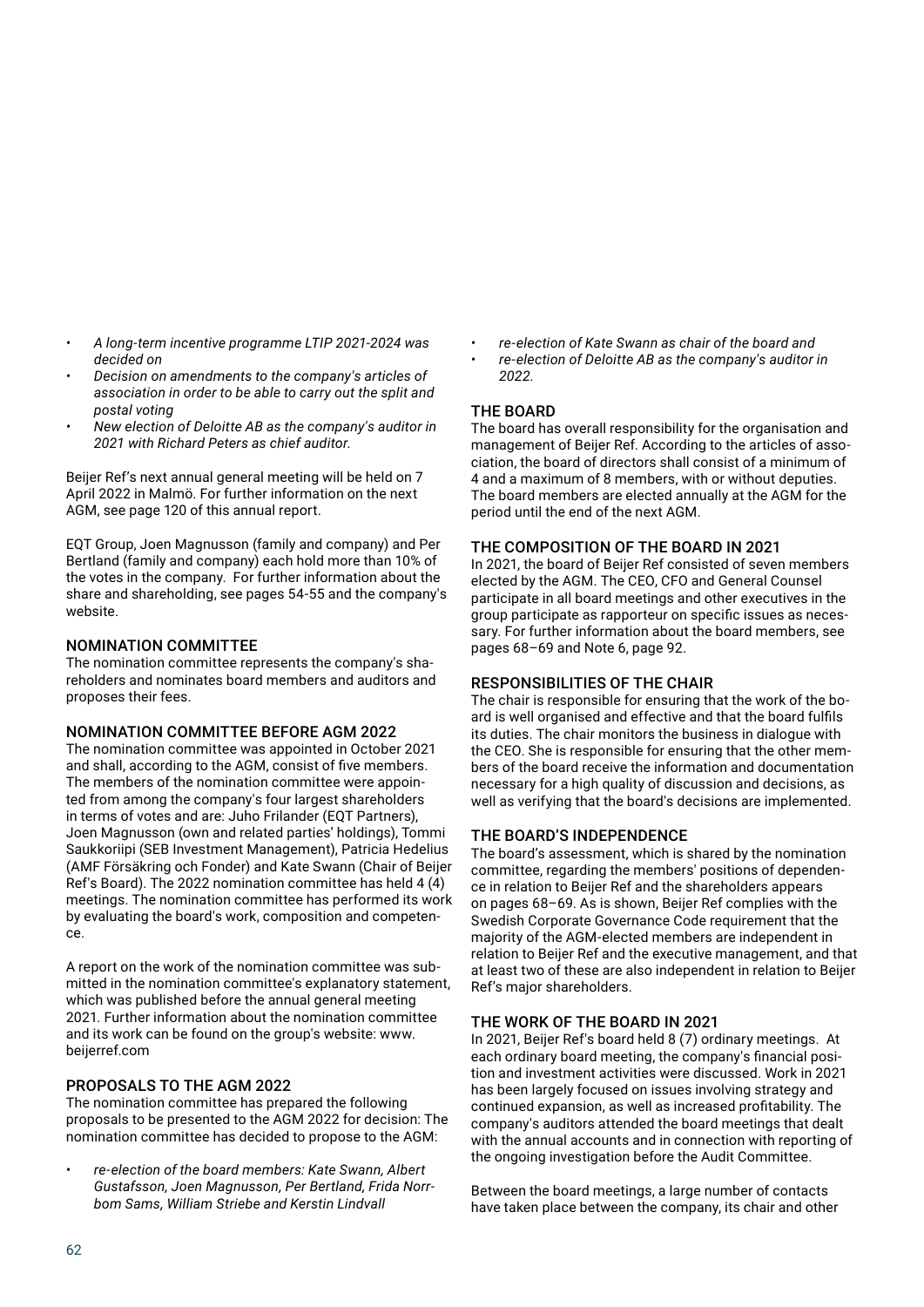board members. Members are regularly sent written information concerning the company's activities, financial status and other relevant information. The measures taken by the board to monitor the functioning of internal control in relation to financial reporting and reporting to the board include requesting in-depth information in certain areas, in-depth discussions with parts of group management and requesting descriptions of the components of internal control in connection with reporting. The board has rules of procedure which are established at the statutory board meeting after the AGM. At the same time, the board establishes instructions for the CEO. All members have attended all board meetings during the year, which have mostly been held digitally, with the exception of the strategy meeting that was held physically in September 2021.

## EVALUATION OF BOARD MEMBERS AND THE CEO 2021

The chair of the board is responsible for evaluating the board's work, including the input of individual members. This is done through an annual, structured evaluation with subsequent discussions by the board, at which the results of the survey, including comments submitted, are presented by giving individual responses to each question, as well as averages and standard deviation.

During 2021 the evaluation has been done through a web-based evaluation of the board where the board members individually, and anonymously, decide on statements regarding the board as a whole, the chair of the board, the CEO's work on the board and their own input. The evaluation focuses on improving the board's efficiency and focus areas as well as the need for specific skills and working methods. In the nomination committee, the results of the evaluation of the board have been presented by the company that produced the digital board evaluation questionnaire. The nomination committee has also interviewed individual board members. In addition to the above annual board and CEO evaluation, the board evaluates the work of the CEO continuously by following the development of the business towards the established goals.

## BOARD COMMITTEES

During 2021, the board has had an Audit Committee consisting of Albert Gustafsson, chair, and Frida Norrbom Sams. The audit committee met 4 (4) times during 2021. The work has mainly focused on:

- *• Current and new accounting issues*
- *• Review of interim reports, year-end report and annual report*
- *• Review of reports by the company's auditor including the*

*auditor's audit plan and follow up on auditing fees*

- *• Assistance in drawing up proposals for the AGM's decision on the election of the auditor*
- *• Review of procedures and work plan for the work of the committee*
- *• Ensuring that policies exist and rules are complied with*
- *• Follow-up and reporting back concerning the company's tax situation and tax audits*
- *• Review of the company's risk analysis*

During the fourth quarter of 2021, the board established a Remuneration Committee for Beijer Ref. The committee includes Kate Swann and Albert Gustafsson, together with the CEO and the Legal Council. Previously, these issues were handled in their entirety by the board. Questions are prepared during the first board meeting of the year and decided at the board meeting held in connection with the AGM. The remuneration committee has, among other things, the task of monitoring and evaluating:

- *• The application of the company's guidelines for remuneration to senior executives and the current remuneration structures and levels of remuneration in the company.*
- *• All programmes for variable remuneration for company management.*
- *• Recommend long-term incentive programs.*

### EXTERNAL AUDITORS

The AGM appoints the external auditor. Beijer Ref's auditor is the authorised accounting firm Deloitte AB, with authorised public accountant Richard Peters as chief auditor. Deloitte AB has been elected by the annual general meeting 2021 as Beijer Ref's auditor for the period until the AGM 2022.

#### INTERNAL AUDITS

There is a limited internal control function. The function has performed a mapping of risks, developed focus areas and carried out a self-assessment procedure with the group's companies. There is no fully developed internal auditor function in the Beijer Ref group. In accordance with the rules of the Swedish Corporate Governance Code, the board of Beijer Ref AB has decided on any need for a special internal audit function. The board has found that there is currently no need for such an organisation in the Beijer Ref group. The background to this position is the company's risk profile and the control functions and control activities that are built into the company's structure, such as active boards in all companies, a high degree of presence from local management and board representation by management at the level above etc. Beijer Ref has defined internal control as a process that is influenced by the board, the audit committee, the CEO, group management and other employees and designed to provide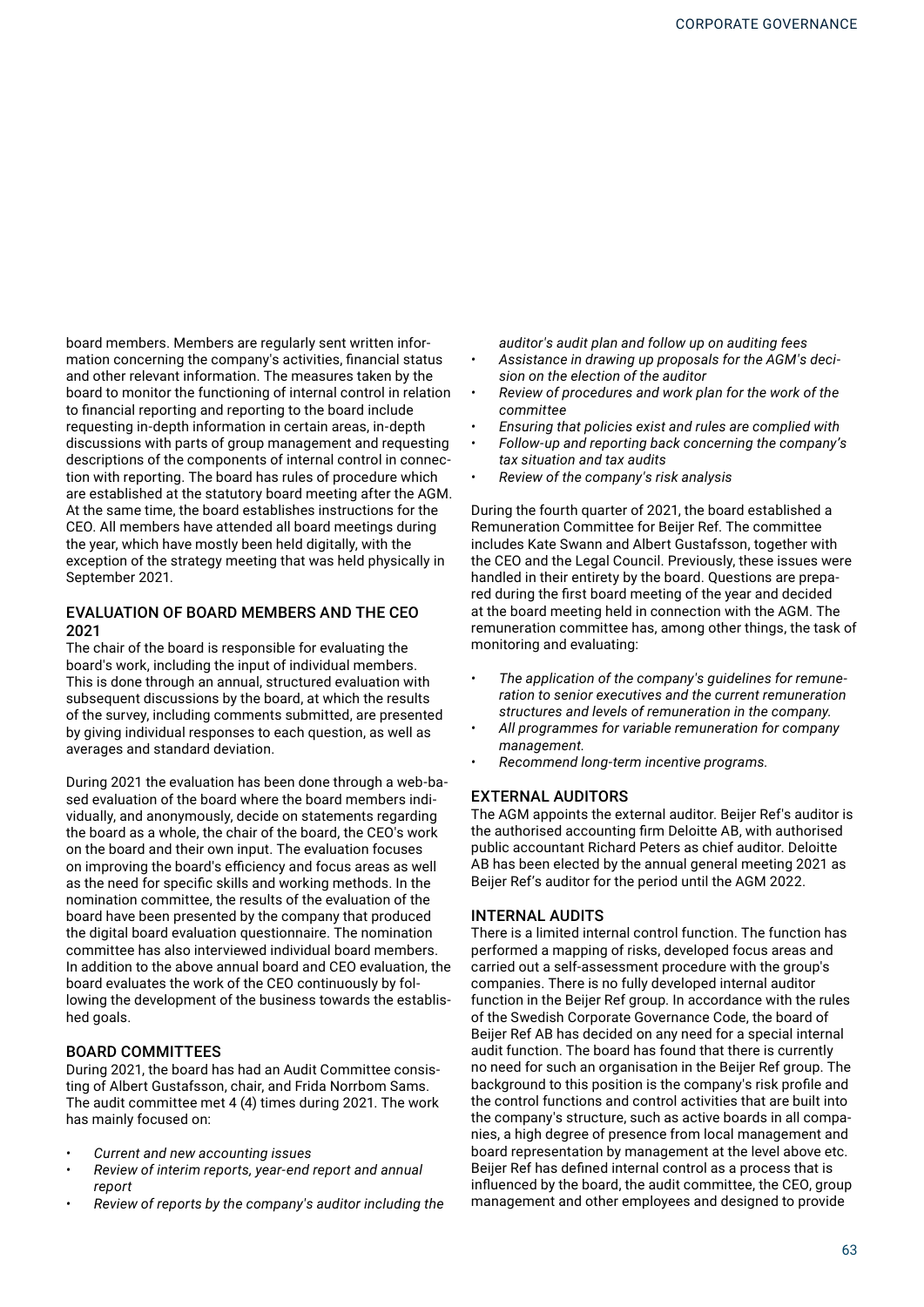a reasonable assurance that Beijer Ref's goals are achieved in terms of: efficient and appropriate operations, reliable reporting and compliance with applicable laws and regulations. The internal control process is based on a control environment that creates discipline and provides a structure for the components of the process – risk assessment, control structures and follow-up. For information on internal control relating to financial reporting, see the section on internal control. For information on risk management, see pages 66–67.

### CEO AND GROUP MANAGEMENT

Christopher Norbye succeeded Per Bertland as President and CEO of the Beijer Ref Group on 30 August 2021. The President and CEO of Beijer Ref heads Beijer Ref's operations on an ongoing basis and is assisted by a group management team consisting of the heads of business operations, purchasing, legal and finance staff. At the end of 2021, Group management, including the President, consisted of 7 people. CFO Maria Rydén will leave the company and be succeeded by Ulf Berghult in March 2022. David Ericsson, Head of M&A, is part of Group Management as of February 1, 2022. Katarina Olsson, legal counsel, has decided to seek new challenges outside the Group. She will be replaced in the Group Management by Hanna Grasso, VP HR & Communications, as of May 1, 2022.

For further information about group management, see pages 70–71.

#### REMUNERATION TO SENIOR EXECUTIVES

The aim of Beijer Ref's remuneration policy for senior executives is to offer competitive and market-based remuneration, so that competent and skilled employees can be attracted, motivated and retained. These guidelines allow senior executives to be offered a competitive total remuneration. The guidelines are applied to remuneration that has been agreed upon, as well as changes made to already agreed remuneration, after the guidelines have been adopted by the 2021 annual general meeting. The board, in its capacity as the company's remuneration committee, shall prepare, follow and evaluate matters related to variable cash remuneration.

The remuneration shall consist of fixed salary, variable cash remuneration, pension benefits and other remuneration. Variable cash remuneration shall be based on predetermined, well-defined and measurable financial targets for the group and at group and individual level such as profit growth, sales growth and change in working capital. The weighting between the respective targets set shall be so that the

heaviest weighting is placed on profit growth. Fulfilment of criteria for the payment of variable cash remuneration shall be measurable over a period of one year. The CEO will receive a maximum amount equal to 55% of annual salary and other senior executives will receive a maximum amount equal to 50% of annual salary. The board shall have the possibility, according to law or contract, to recover in whole or in part any variable remuneration paid in error.

Senior executives' pension benefits, including health insurance benefits, are defined contribution. An amount equal to a maximum of 30% of fixed annual salary is allocated to the CEO, and an amount equal to a maximum of 25% of fixed annual salary is allocated to other senior executives. Other benefits may include health insurance and car benefit, which shall not constitute a substantial part of the total remuneration. Extraordinary remuneration may be paid as one-off arrangements in exceptional circumstances for the purpose of recruiting or retaining executives. Such remuneration may not exceed an amount equal to one year's fixed salary.

For senior executives outside Sweden, whose employment relationships are subject to rules other than Swedish, other conditions may apply as a result of legislation or market practice and adaptation may thus occur.

Severance pay and fixed salary during notice are paid to the CEO up to a maximum of 24 months' fixed salary and to other senior executives up to a maximum of 12 months' fixed salary. Senior executives may resign with a notice period of 6 months. In the event of resignation by the senior executive, there is no severance pay. In addition, compensation for any undertaking on restriction of competition may be paid. Such remuneration shall compensate for any loss of income and shall be paid only to the extent that the former executive is not entitled to severance pay for the corresponding period of time.

The board's discussion of and decisions on remuneration-related matters do not include the CEO or other members of group management, to the extent that they are affected by the issues. The board shall draw up proposals for new guidelines at least every four years and submit the proposal for decision by the annual general meeting.

The board may decide to suspend these guidelines in whole or in part if, in an individual case, there are special reasons for doing so and a deviation is necessary to satisfy the longterm interests of the company, including its sustainability, or to ensure the company's financial viability.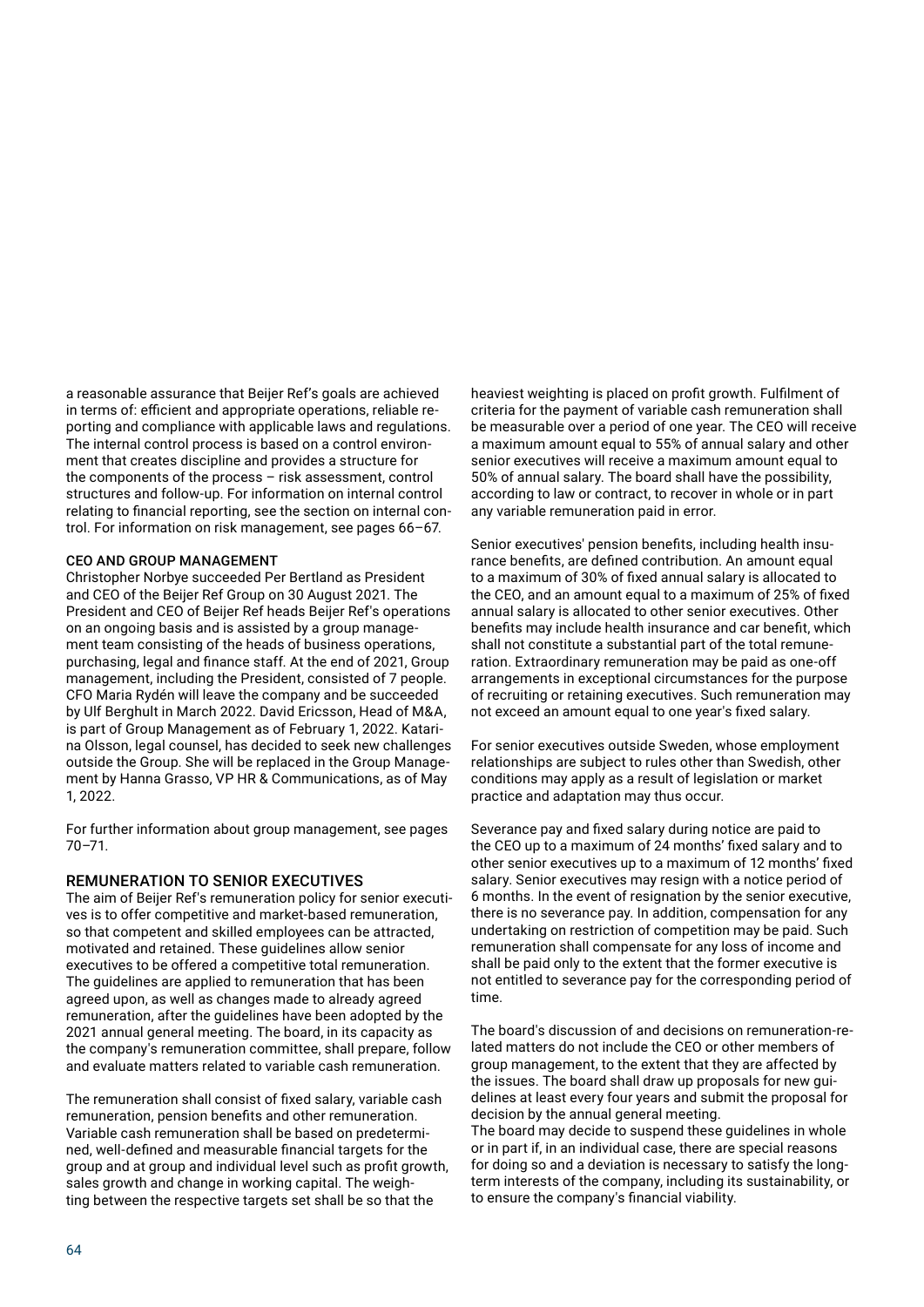For more detailed information on remuneration guidelines, see Note 6 on page 120 of this annual report.

## FURTHER INFORMATION ABOUT CORPORATE **GOVERNANCE**

The following information may be found at www.beijerref. com:

- *• Previous annual corporate governance reports*
- *• Notice of the AGM*
- *• Minutes*
- *• Quarterly reports*

## INTERNAL CONTROL

The Board's responsibility for internal control is regulated by the Swedish Companies Act and the Swedish Corporate Governance Code. Internal control of financial reporting is intended to provide reasonable assurance of the reliability of the external financial reporting in the form of quarterly reports, annual accounts and year-end releases, and that the external financial reporting is prepared in accordance with law, applicable accounting standards and other requirements for listed companies.

# EXTERNAL CONTROL INSTRUMENTS

The external instruments that form the framework for corporate governance within Beijer Ref include:

- The Swedish Companies Act
- Swedish and international financial reporting law
- Nasdaq OMX Stockholm's rules
- The Swedish Corporate Governance Code

# INTERNAL CONTROL INSTRUMENTS

The binding internal control instruments include:

- The articles of association
- The rules of procedure for the board
- The board's instructions to the CEO
- Authorisation rules
- Ethical guidelines
- Financial policy
- The finance manual
- The internal control process
- The whistleblower process

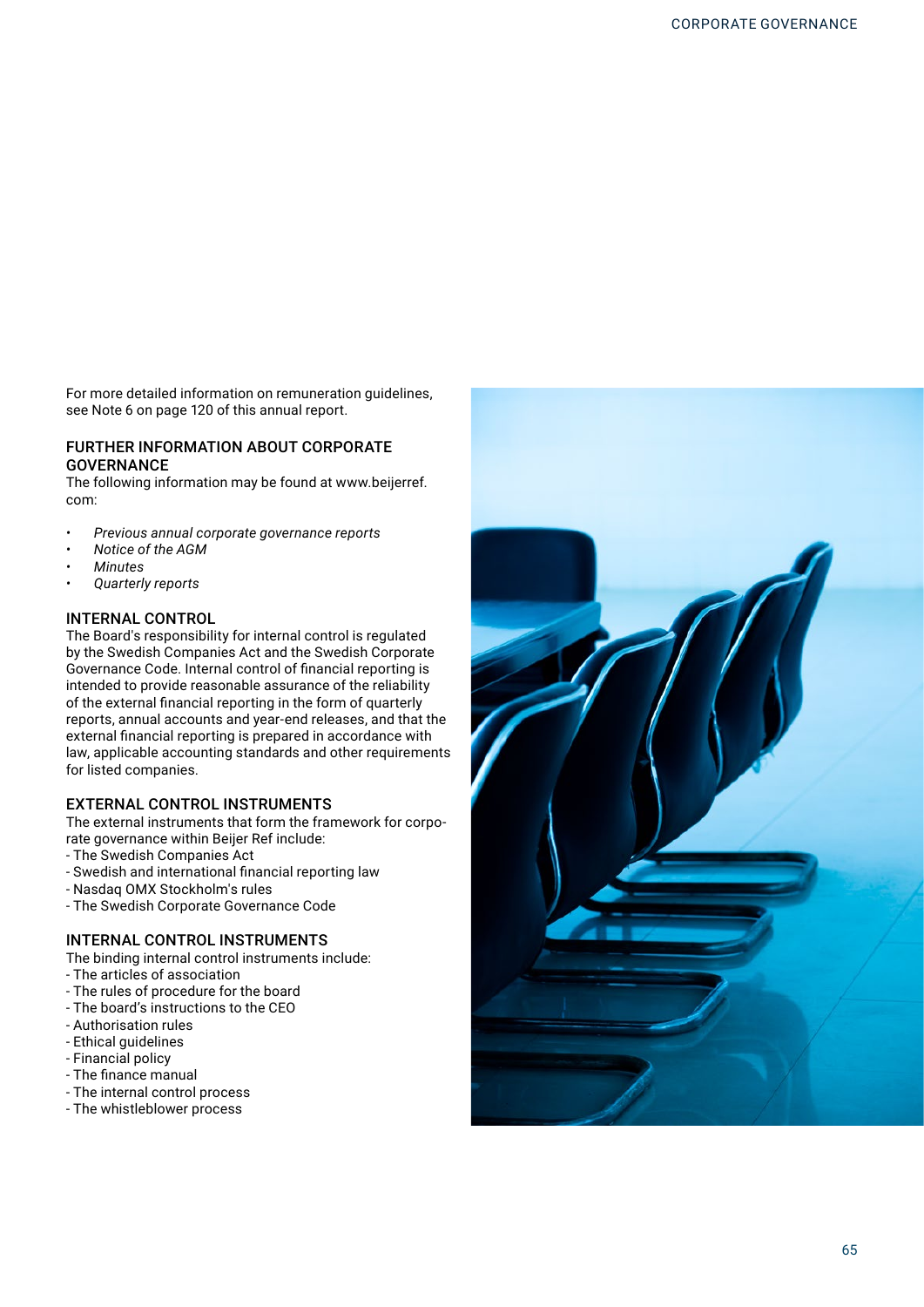# Risks and risk management

The Beijer Ref group's operations are affected by a number of external factors whose effects on the group's operating profit can be monitored to varying degrees.

Group-wide rules, which are established by the board, form the basis for managing these risks at

different levels within the group. The aim of these rules is to get an overall picture of the risk situation, to minimise negative effects on profit and to clarify responsibilities and authority within the group. Monitoring compliance with the rules is controlled by a designated person and reported to the board.

## CONTROL ENVIRONMENT AND STRUCTURE

Beijer Ref has a strong ownership influence and the larger owners are represented on the board.

Beijer Ref is by its nature decentralised and the individual companies' own organisations fulfil important functions in terms of company culture and the control environment through the short decision-making paths that exist and the strong presence of local management. The legal organisation very much coincides with the operational one and there are therefore few decision-making fora that are not linked to the responsibilities of the various legal entities that are regulated by law.

The management work is based on the work of the board, which is the backbone of company management, and the organisation's various company boards. The regulatory framework that covers company management, such as the Swedish Companies Act, forms the basis for how the work of the board is performed and, through this way of working, powers and responsibilities are regulated by these laws. The decisions taken by the boards are minuted and followed up carefully. Senior executives in group and business area management are represented on boards at an underlying organisational level and also in individual companies of significance. It is through this board work that control activities and follow-up of these is decided and carried out with local endorsement. It is the consistent practice within the group that, with critical issues such as important personnel issues, organisational issues etc., the immediate manager refers to his or her respective manager so as to endorse decisions before these are made.

The principle of far-reaching decentralisation is of great importance for the different companies' sense of their own importance and for motivation to work. The dissemination of responsibilities and powers leads to a strong will to live up to this responsibility and the expectations that come with it.

## RISK ASSESSMENT

Risk assessment regarding financial reporting at Beijer Ref aims to identify and evaluate the most significant risks that affect internal control of financial reporting in the group's companies, business areas and processes. The present situation is assessed and improvement points are established. Control activities are also evaluated and assessed on an ongoing basis.

Concerning sustainability risks, the group has developed a framework that deals with procedures and guidelines in areas such as the environment, employees, business ethics and efforts to avoid corruption, responsible supply chain and partnerships. The framework is disseminated to all subsidiaries, which then report back on action plans and results. Regarding risks concerning compliance with new environmental laws and resolutions for HFC gases, Beijer Ref has conducted a review of its own management of the issues and has found that there is no particular risk present. Concerning risks related to ethical working conditions (social and environmental standards), business ethics and code of conduct, and the measures to guard against corruption, the group has evaluated its own and its subsidiaries' management of these issues. By establishing a Code of Conduct for employees and suppliers, risks in the areas of ethical working conditions, business ethics and corruption shall be minimised.

## FOLLOW UP

Follow up to ensure the effectiveness of internal control of financial reporting is performed by the board, CEO, CFO and group management. The follow up includes monthly financial statements compared with budget, previous year and goals and quarterly reports with results supplemented by written comments. The follow up also includes following up on observations reported by Beijer Ref's auditor. Beijer Ref works according to an annual plan, which takes its starting point in the risk analysis and includes priority companies, acquired companies, main processes and specific risk areas.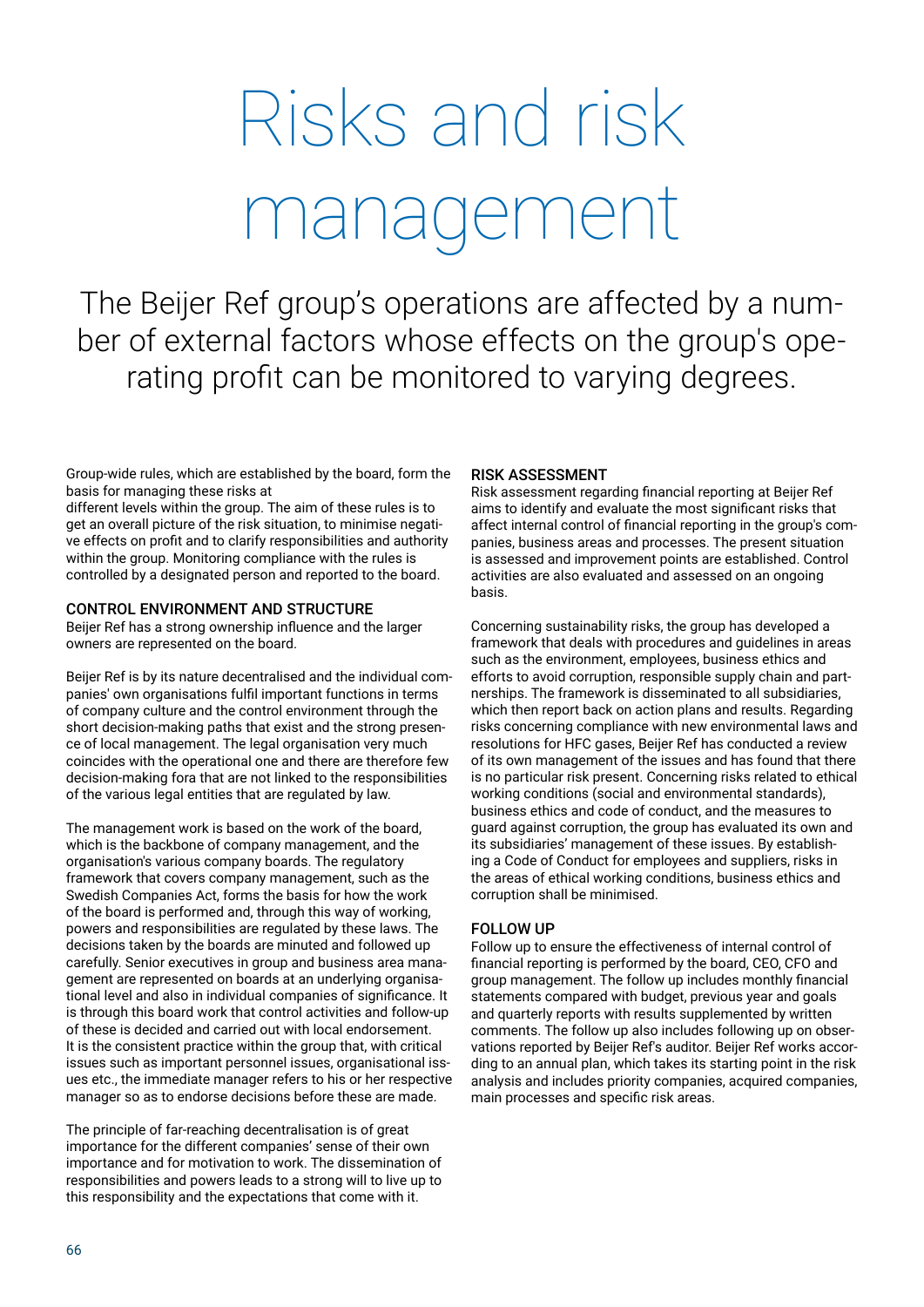| <b>IDENTIFIED RISKS</b>                                                | <b>EXPOSURE AND MANAGEMENT OF RISKS</b>                                                                                                                                                                                                                                                                                                                                                                                                                                                                                                                                                          |
|------------------------------------------------------------------------|--------------------------------------------------------------------------------------------------------------------------------------------------------------------------------------------------------------------------------------------------------------------------------------------------------------------------------------------------------------------------------------------------------------------------------------------------------------------------------------------------------------------------------------------------------------------------------------------------|
| Risks in the product range                                             | The risk that Beijer Ref does not get new environmentally-friendly products<br>on the market. This risk is militated against by a central category manager<br>for each product segment taking responsibility for the product throughout its<br>entire life cycle and who is also responsible for bringing in new products.                                                                                                                                                                                                                                                                       |
| Access to capital and interest rate risks                              | New banking requirements and higher interest rates, as well as the general<br>economic situation, may affect the availability of capital. Mitigated by Beijer<br>Ref having financing with different banks and sources of financing such as<br>the bond market, as well as different maturity dates for the credits.                                                                                                                                                                                                                                                                             |
| <b>Currency risks</b>                                                  | The company is exposed to currency fluctuations, and continually hedges the<br>foreign exchange exposure in certain subsidiaries so as to counterbalance<br>this risk.                                                                                                                                                                                                                                                                                                                                                                                                                           |
| Risk of fire, destruction, natural disasters and pandemic              | In emerging markets, the risk of natural disasters is greater and the company<br>weaves this risk into its insurance solution and business interruption insuran-<br>ce so as to minimise the risk of harm and losses. One consequence of globa-<br>lisation is that it is difficult to protect the company from pandemics; in these<br>situations the company follows the WHO's recommendations. Like everyone<br>else, the company is affected by a pandemic. The business is classified as<br>societally important, which lessens the effect.                                                  |
| Beijer Ref's corporate culture                                         | There is a risk that Beijer Ref's corporate culture will be depleted unless<br>the culture is preserved and maintained on a regular basis. Beijer Ref has a<br>Code of Conduct to enhance and maintain the culture, as well as policies for<br>business ethics and morality. The company also has introductory training for<br>all new employees and an e-learning system.                                                                                                                                                                                                                       |
| <b>Digitalisation and E-commerce</b>                                   | Digitalisation and e-commerce create new trade patterns and behaviours<br>that are continuously being evaluated. The risk is minimised by working<br>under various different brands and via a differentiated product offering.<br>There is always a risk that the company will be affected by new players<br>challenging the industry.                                                                                                                                                                                                                                                           |
| Risk related to dealers - Customers deal directly with suppliers       | Customers tend to contract directly with suppliers, in order to obtain lower<br>prices. Beijer Ref has many small customers, which can counteract this risk,<br>while the company has a high level of availability in its product range.                                                                                                                                                                                                                                                                                                                                                         |
| Increased competition and concentration in Europe                      | Beijer Ref has a strong position in Europe and has historically had a head<br>start, which could lead to downward price pressure on the market prices<br>when new actors enter. Better products and entering new markets may<br>reduce this risk.                                                                                                                                                                                                                                                                                                                                                |
| Suppliers sell directly to larger customers and by-pass the wholesaler | Beijer Ref's distribution network via branches and presence in around 40<br>countries counteracts this risk and constitutes a full-fledged alternative to<br>suppliers and own brands, which further strengthens Beijer Ref's position.                                                                                                                                                                                                                                                                                                                                                          |
| <b>Risks related to product liability</b>                              | Poor quality products always negatively affect the Beijer Ref brand. The<br>Company always works with at least two brands at a minimum in all markets,<br>and within different price segments. The company intends to launch its<br>own product range within its own product area. A central category manager<br>counteracts this risk.                                                                                                                                                                                                                                                          |
| <b>Risk of irregularities</b>                                          | Beijer Ref has a decentralised organisation and its subsidiaries are governed<br>by regular board meetings. A self-evaluation of internal control is perfor-<br>med annually. The company also has a whistleblower function and code of<br>conduct.                                                                                                                                                                                                                                                                                                                                              |
| Dependency on major suppliers                                          | The company has a number of important agreements with suppliers within<br>HVAC. However, Beijer Ref's strategy is to have at least one supplier in each<br>price segment and at least two suppliers in each market. Carrier, Toshiba,<br>Mitsubishi Heavy Industries and Gree are all significant partners of the<br>company within HVAC.                                                                                                                                                                                                                                                        |
| <b>Risks in the new markets</b>                                        | Before Beijer Ref enters new markets, a market analysis of the market is<br>conducted, in order to become aware of the risks and to be able to better<br>manage them.                                                                                                                                                                                                                                                                                                                                                                                                                            |
| Risk related to data retrieval (computer crashes and data breaches)    | Data failure and intrusion affect Beijer Ref's sales and customer relations-<br>hips to a limited extent as the group has a decentralised IT environment. The<br>company works to strengthen virus protection and also works with other<br>security solutions, such as password policy and double logins.                                                                                                                                                                                                                                                                                        |
| <b>Changed legal requirements and regulations</b>                      | Changed legal and regulatory requirements affect Beijer Ref's business,<br>not least changes in environmental requirements. The company regularly<br>monitors these requirements as part of its global surveillance. The company<br>is positively affected by the European phasing-out programme for CO <sub>2</sub><br>equivalents, while demand for the company's environmentally friendly range<br>is increasing. The phasing-out will run until 2030 and the new technologies<br>will gradually be established in other markets outside Europe, for example in<br>Australia and New Zealand. |
| <b>Competition with existing customers</b>                             | In pace with Beijer Ref delivering more and more systems, the installation<br>is usually included, which can compete with existing customers. The risk is<br>mitigated by educating and offering services that customers take responsi-<br>bility for.                                                                                                                                                                                                                                                                                                                                           |
| <b>Political risks</b>                                                 | Political risks can affect liquidity and the general business climate. Beijer<br>Ref continuously monitors and follows the political situation as part of the<br>business analysis and avoids particularly vulnerable markets. For Beijer Ref,<br>political developments in South Africa could affect the company's develop-<br>ment.                                                                                                                                                                                                                                                            |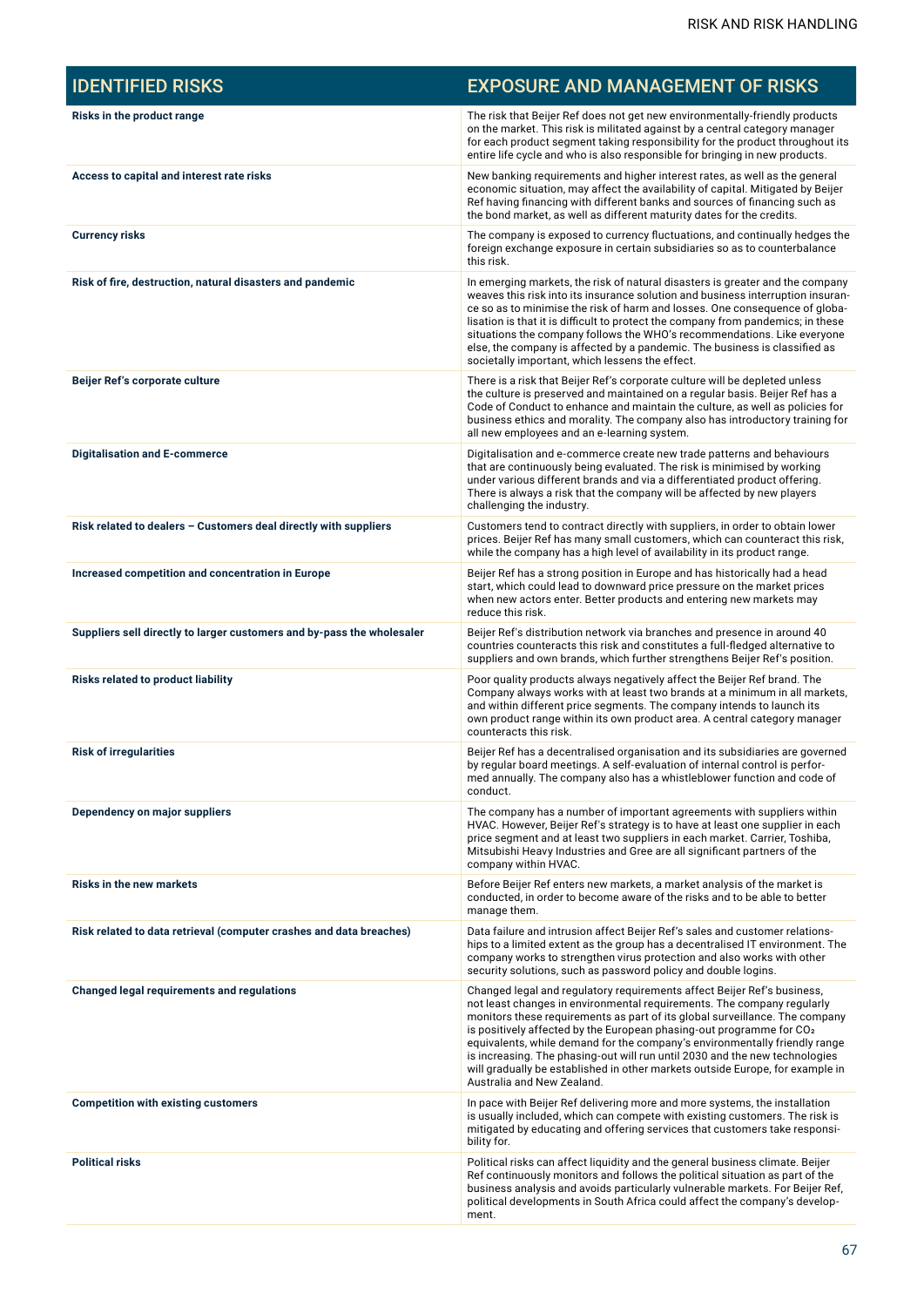# Board of Directors



#### **KATE SWANN Chair**

**Born:** 1964. **Elected:** 2021. **Education:** University of Bradford with a degree in Business Management. **Other assignments:** Advisor to EQT. Chair of Parques Reunidos, Moonpig PLC and IVC Evidensia. Board director of England Hockey. Independent in relation to Beijer Ref and its management. Dependent on the company's largest shareholders. **Previous experience:** CEO of SSP Group plc. CEO of WH Smith. **Own and related shareholding 2022:** 6.460 B shares in Beijer Ref AB.

80 827 501 ordinary shares and 30 658 707 preference shares in EQT:s MPP (Management Participation Program).



#### **ALBERT GUSTAFSSON**

**Board member Born:** 1977. **Elected:** 2021. **Education:** B.Sc. in Business Administration. **Other assignments:** Partner and Head of Private Equity Sweden at EQT. Board Member of ETON, Bluestep. Independent in relation to Beijer Ref and its management. Dependent on the company's largest shareholders. **Previous experience:** Board Member of Dometic, Granngården, Scandic and Iver. **Own and related shareholding 2022:** 0 in Beijer Ref AB.



#### **PER BERTLAND**

**Board member Born:** 1957. **Elected:** 2021. **Utbildning:** MBA, University of Lund. **Other assignments:** Chairman of Dendera Holding AB. Chairman of Inwido AB. Board member of IV Produkt AB. Board Member of Lindab AB. Board member Fortnox AB. Partner of Small Cap Partners.

Dependence based on own shareholding. Dependent in relation to Beijer Ref and its management.

**Previous experience:** CEO of Beijer Ref. COO of Beijer Ref. CFO of Indra AB and Ötab Sport AB within the Aritmos Group.

**Own and related shareholding 2022:**

7.074.000 A shares and 151.000 B shares in Beijer Ref AB.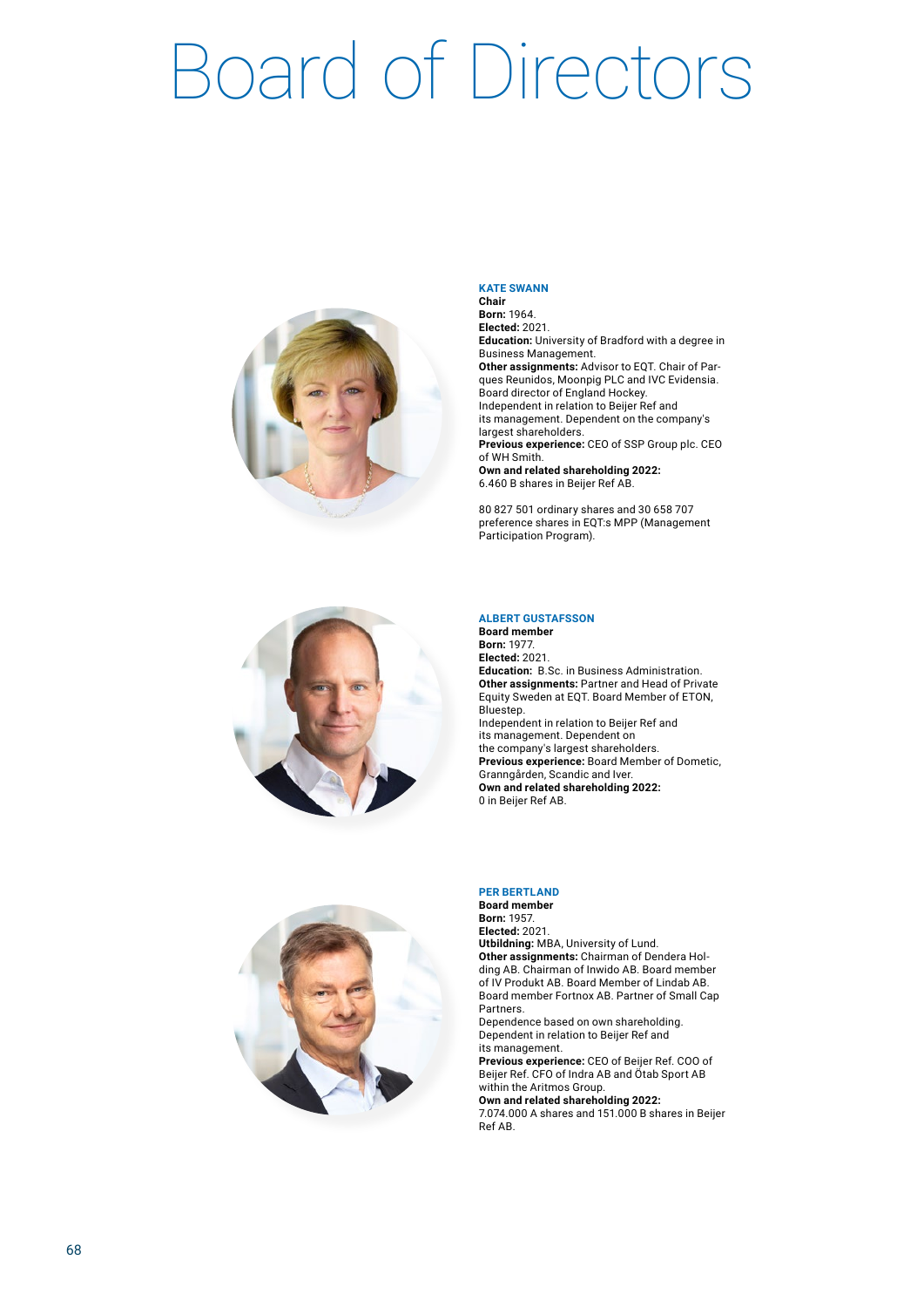







#### **FRIDA NORRBOM SAMS**

**Board member Born:** 1971 **Elected:** 2021 **Education:** M. Sc. in Business Administration, Uppsala University. **Other assignments:** President and CEO Hydroscand Group. Board member of Ballingslöv International AB. Independent in relation to Beijer Ref and its management. **Previous experience:** EVP, Head of EMEA at

Husqvarna Group, VP Sales and Service region 2 at Husqvarna Group, SVP & Managing Director North Europe Sanitec Oy, EVP & CIO Sanitec Oy, Senior Manager BearingPoint/Andersen Business Consulting, EVP, Head of Application division NKT A/S.

**Own and related shareholding 2022:** 32.180 B shares in Beijer Ref AB.

#### **WILLIAM STRIEBE**

**Board member**

**Born:** 1950. **Elected:** 2021.

**Education:** Doctor of Laws degree from University of Connecticut Law School and a BA in history from Fairfield University.

**Other assignments:** Independent consultant at WFS Consulting advising on business and M&A related issues. Board member of Carrier Midea India PVT LTD.

Independent in relation to Beijer Ref and its management.

**Previous experience:** Vice President, Joint Ventures, Vice President, Global Business Development, UTC Climate, Controls & Security and has over 30 years of experience from the UTC/Carrier business.

**Own and related shareholding 2022:** 0 in Beijer Ref AB.

#### **KERSTIN LINDVALL**

**Board member Born:** 1971. **Elected:** 2021.

**Education:** Master's degree from the Swedish University of Agricultural Sciences, Uppsala. **Other assignments:** Chief Corporate Responsibility Officer at ICA Gruppen with overall responsibility for the Group's strategic sustainability work. Board member of ICA Gruppen's board management. Member of the Swedish Chemicals Agency's Transparency Council and UN Global Compact Sweden.

Independent in relation to Beijer Ref and its management.

**Previous experience:** 25 years of experience within the ICA Group as, among other things, head of environmental & social responsibility, quality manager and internal communications manager. Board member of KRAV and several positions of trust within industry organizations. **Own and related shareholding 2022:** 0 in Beijer Ref AB.

#### **JOEN MAGNUSSON**

**Board member Born:** 1951. **Elected:** 1985. **Education:** Master of Business Administration.

**Other assignments:** The Royal Physiographic Society's Economic Council and others. Dependence based on own shareholding. Independent in relation to Beijer Ref and its management.

**Previous experience:** CEO of G & L Beijer AB until 30 June 2013. Employed by Teglund Marketing AB, Statskonsult AB, Skrinet AB.

**Own and related shareholding 2022:** 9.360.000 A shares and 273.558 B shares in Beijer Ref AB.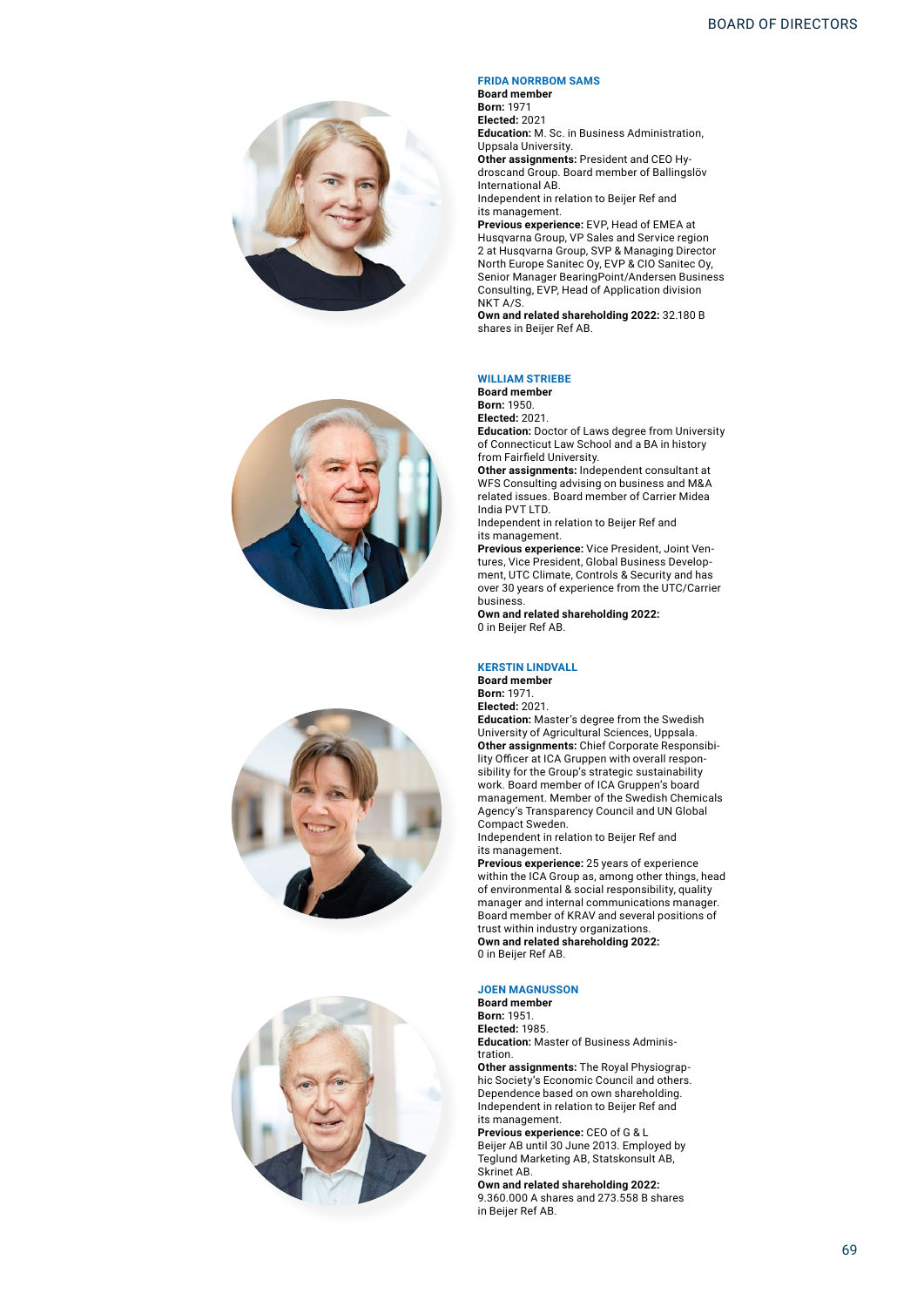# Group Management





**Employed since:** 2021. **Education:** MBA University of Miami. **Previous experience:** Executive Vice President & Head of Entrance Systems Division Assa Abloy. **Shareholding 2022:** 2.699 B shares and 100.000 options in Beijer Ref AB.

100 000 000 ordinary shares and 50 000 000 preference shares in EQT:s MPP (Management Participation Program).





**SIMON KARLIN COO ARW EMEA & EVP Born:** 1968. **Employed since:** 2001. **Education:** Master of Business Administration, Lund University. **Previous experience:** Business & Finance Director Beijer Ref, Business control Svedala Industri Group.

**Shareholding 2022:** 141.000 B shares and 60.000 options in Beijer Ref AB.

### **KATARINA OLSSON**

**GENERAL COUNSEL & EVP Born:** 1971. **Employed since:** 2016. **Education:** Master of Law, University of Lund, LLM, Queen Mary and Westfield College, London University. **Previous experience:** Risk Management Director at ICA AB, Corporate Legal Counsel at ICA AB, Corporate Legal Counsel at Ericsson AB. **Shareholding 2022:** 2.420 B shares and 12.000 options in Beijer Ref AB.



#### **YANN TALHOUËT**

**COO & EVP Toshiba HVAC Western Europe Born:** 1974. **Employed since:** 2011. **Education:** MA, Paris Dauphine University, MBA, Insead, Fontainebleau. **Previous experience:** CEO of Toshiba HVAC Western Europe, Carrier Corporation. Management Consultant at Kearney. **Shareholding 2022:** 45.000 B shares and 15.000 options in Beijer Ref.